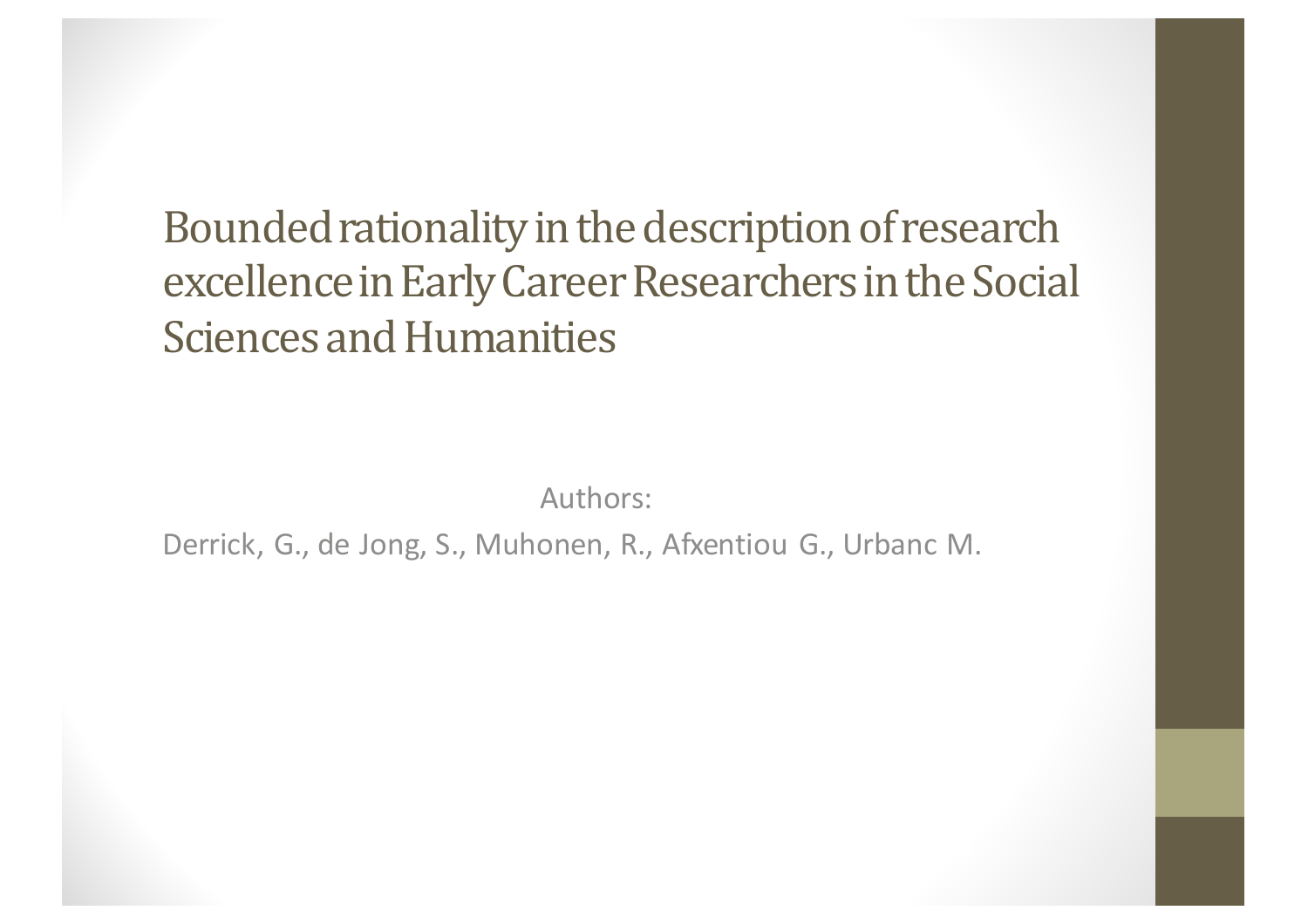#### **Introduction**

Sunstein and Thaler recommend that choice architectures are modified in light of human agents' bounded rationality. Bounded rationality is the idea that when individuals make decisions, their rationality is limited by the tractability of the decision problem, the cognitive limitations of their minds, and the time available to make the decision. Decision-makers in this view act as satisficers, seeking a satisfactory solution rather than an optimal one.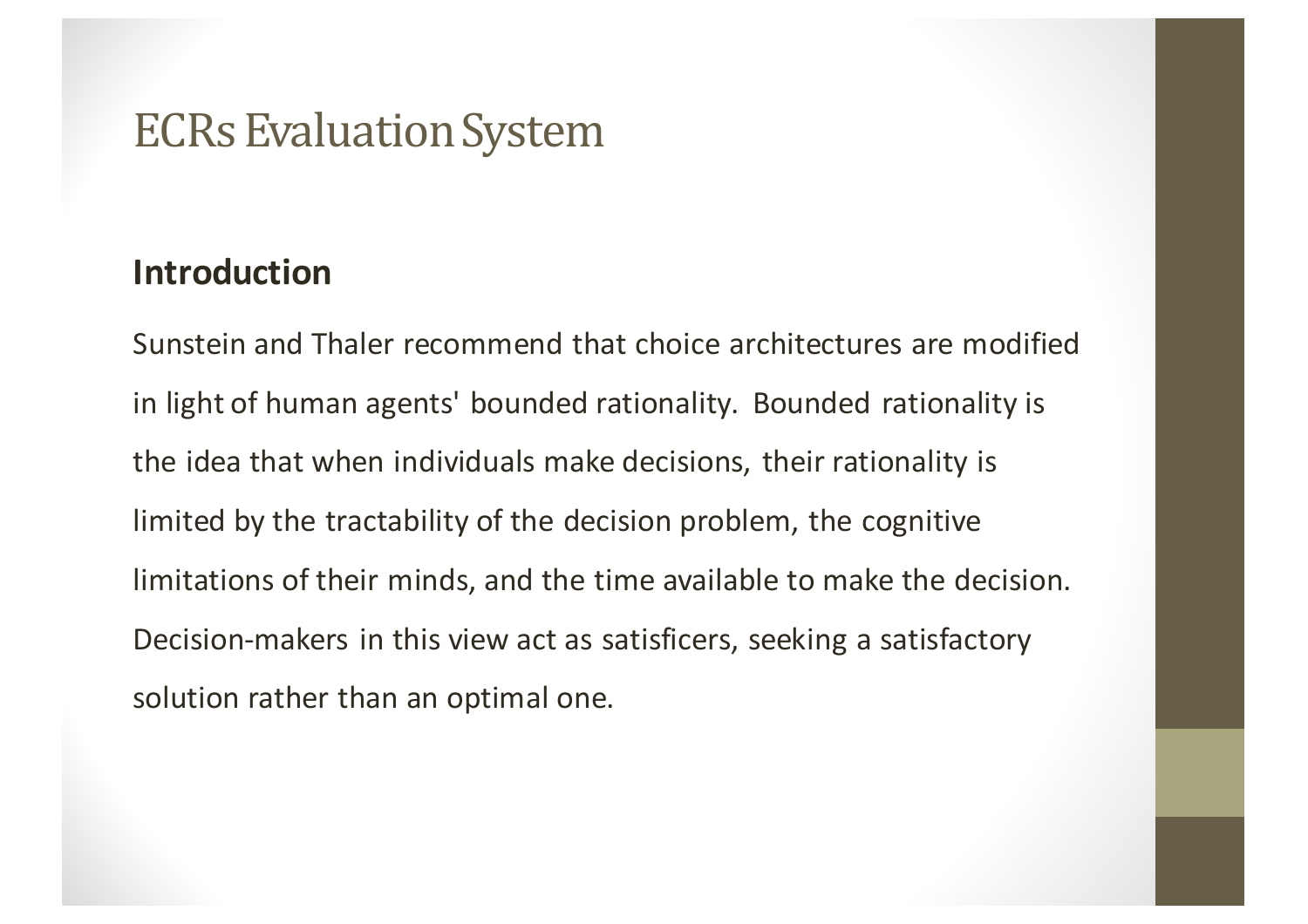### **Statement of the problem**

It examines how ECRs in the Social Science and Humanities resolve their identity as academics in light of the growing audit culture in department, universities and disciplines, with a particular focus on the social re-construction of societal excellence in academia.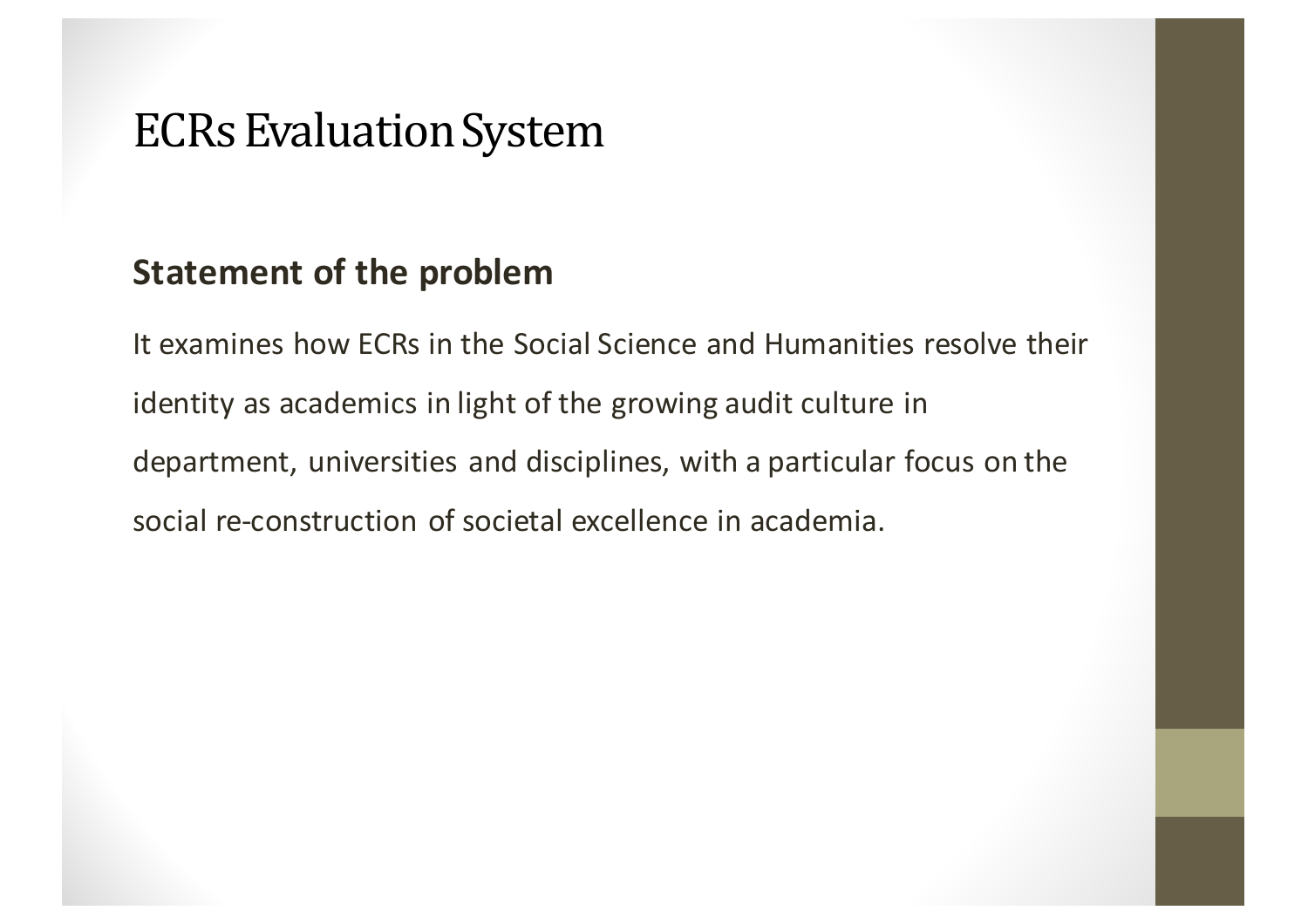#### **Research aim**

The study addresses the dilemma of bounded rationality, that sees current audit culture as a strong academic governance influence on individual ECR decision-making.

#### **Research objectives**

- 1. To analyse the evaluation experiences of ECRs in career advancement and grant competitions.
- 2. To make a contribution to the development of an evaluation system for researchers throughout the academic institutions.

#### **Research Question**

What kind of experiences do they have on research evaluation practices and their relationship to the career development?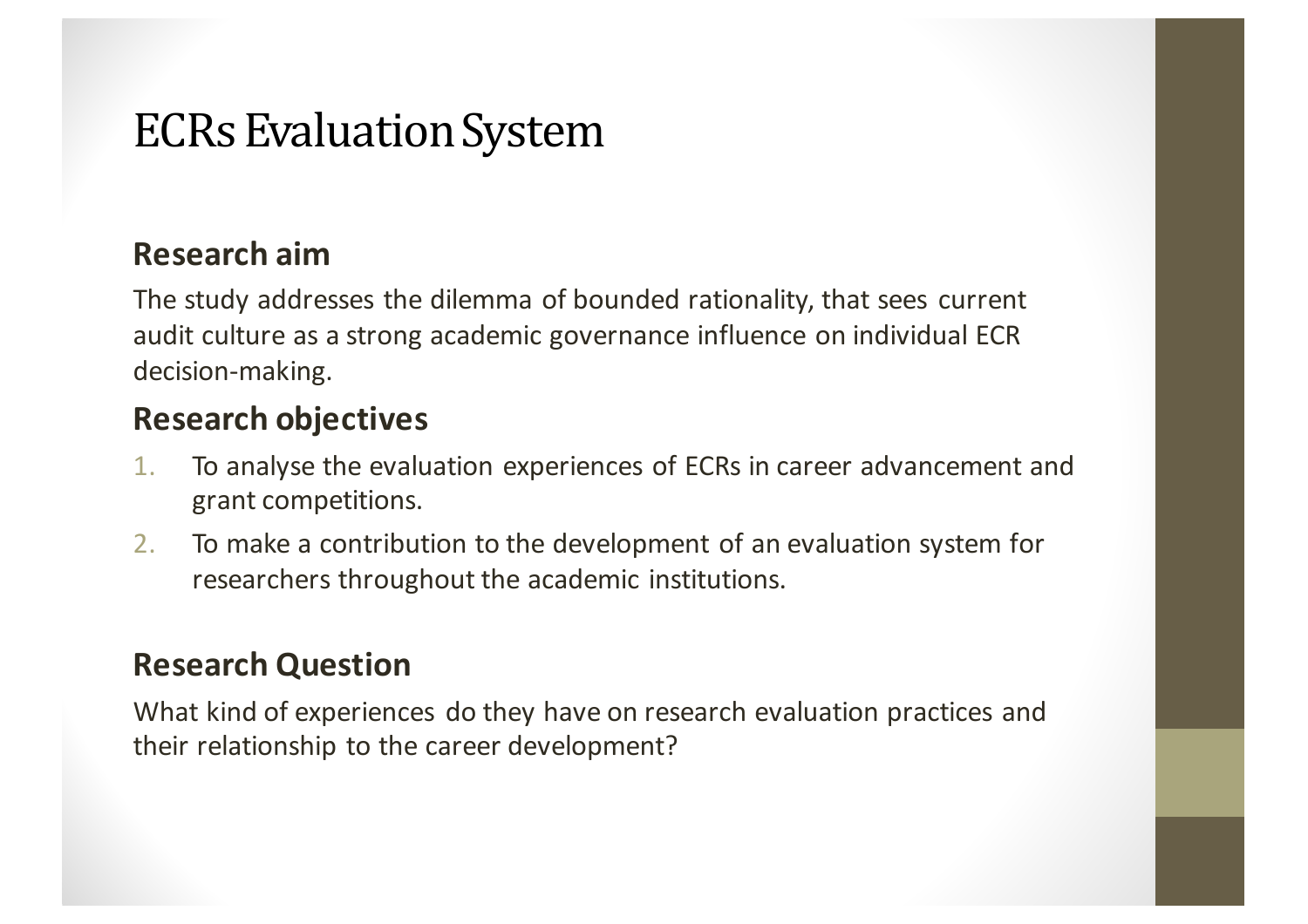### **Design/Methodology/Approach**

This paper uses interviews with 70 Early Career Researchers to explore how their research ambitions and descriptions of their current level of research excellence. Grounded theory and data analysis will support the theme development of this research.

- Semistructured interview questions
- Completion of an interview session is between sixty to ninety minutes
- Data analysis is conducted with Nvivo software
- Interviews are given to ECRs in participating countries (ENRESSH)
- Interviews had been concluded in 2018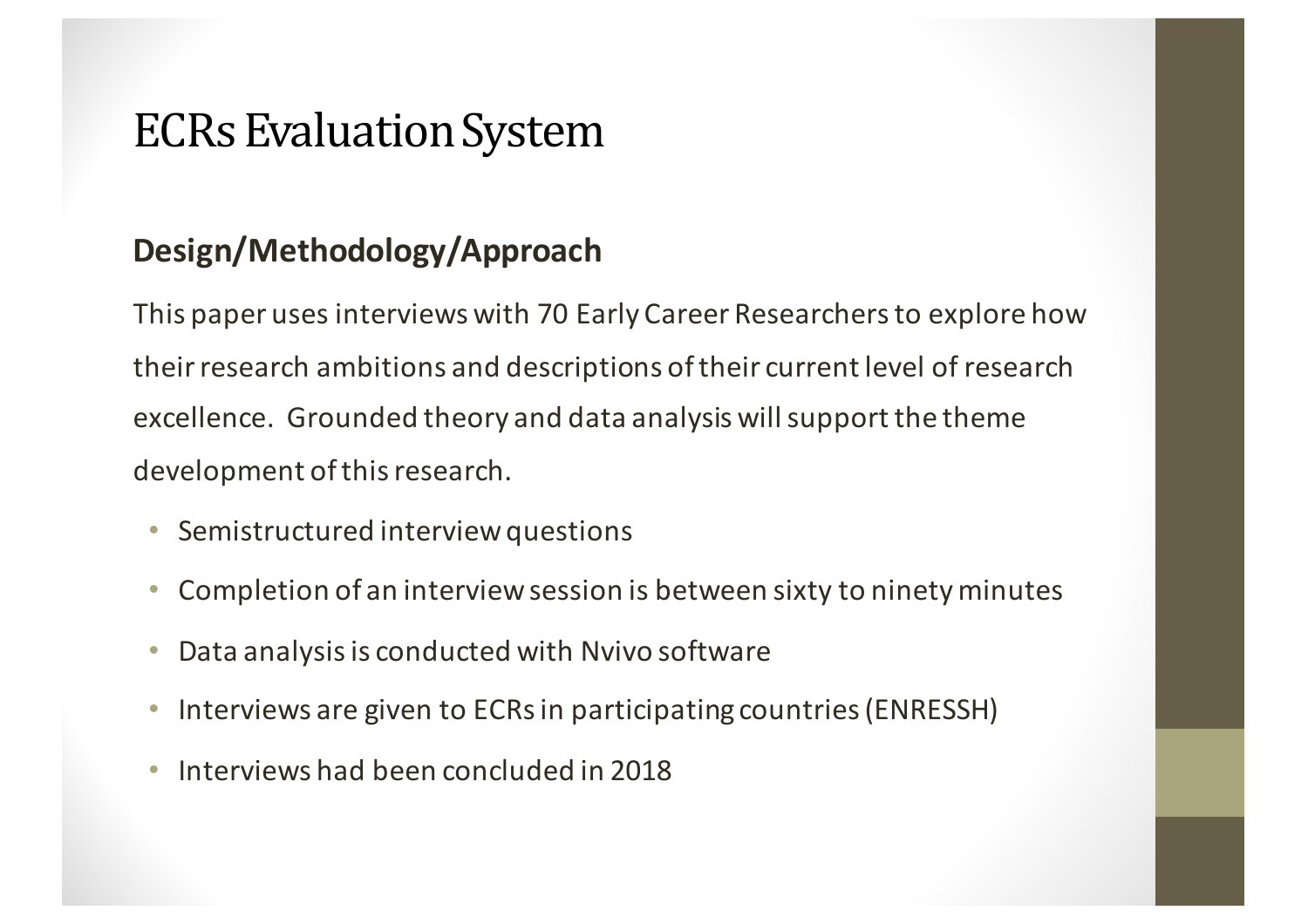## Classification of National Evaluation Contexts

**Strong/weak** evaluation systems – **strong** is when the system directly links performance with funding allocation, and weak is when there is no connection to funding outcomes.

**Weak** (no formal evaluation) – **Medium** (no strong formalised research performance system) - **Strong** (formalised research performance systems)

Choice to engage in formalised evaluation processes  $-$  assessed as an individual etc.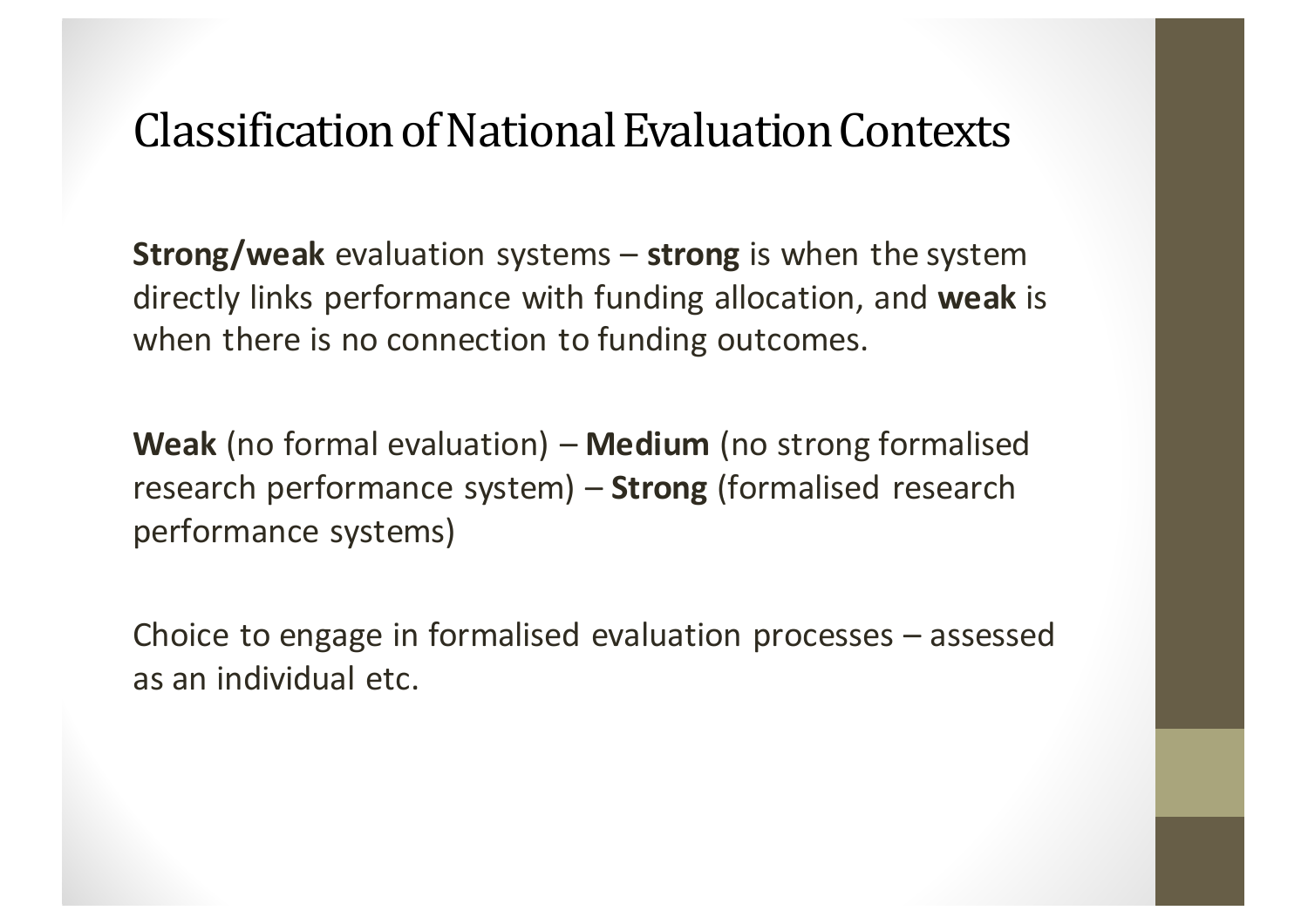# Classification of National Evaluation Contexts

|                |                           | Formalised institutional    |
|----------------|---------------------------|-----------------------------|
|                |                           | evaluation – no choice but  |
|                |                           | to conform to the REF       |
|                | Formal evaluation $-$     | $Formal evaluation -$       |
|                | $choice$ -led – ex-ante – | $choice$ -led- $ex$ -ante – |
|                | research space            | research space              |
| Tacit          | Tacit                     | Tacit                       |
| Field-specific | Field-specific            | Field-specific              |

**Note:** This is to be cross referenced with WP1 data